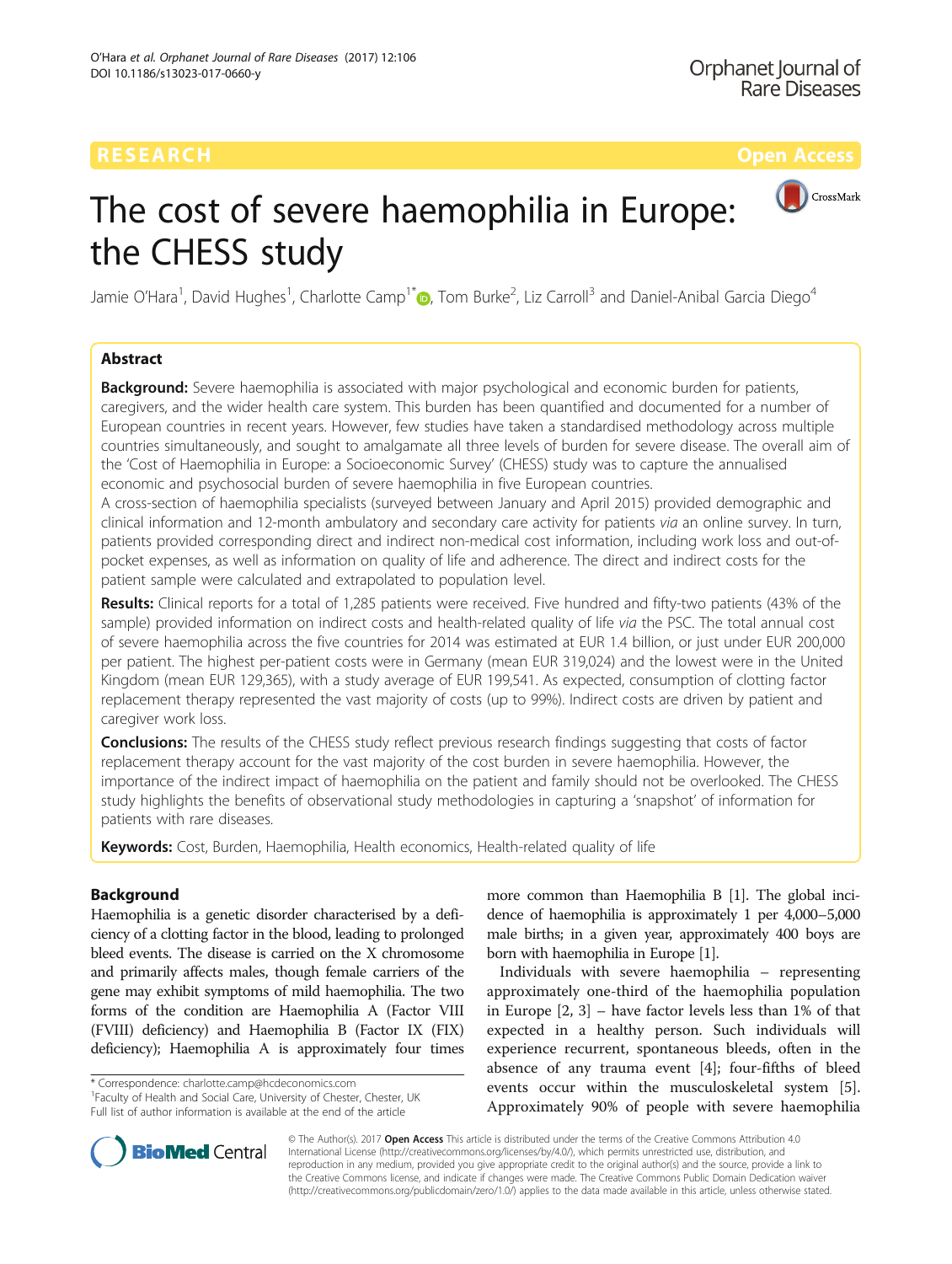experience chronic haemophilic joint disease, characterised by chronic inflammation and progressive joint deformity, in one or more major joints by the age of 30 [[5\]](#page-6-0). As well as joint stiffness and diminished range of motion, individuals with haemophilia experience significant acute pain during bleed events and chronic pain due to arthropathy, leading to disability and impaired quality of life in more than half of cases [[6\]](#page-6-0).

Prior to the 1960s, when clotting factor replacement therapy (CFRT) became widely available, life expectancy of persons with haemophilia (PWH) was very low (<30 years) in comparison to that of the general male population, with haemorrhage as the most prevalent cause of death [[2\]](#page-6-0). Innovations in factor production mean that PWH in nations with developed healthcare systems can now expect a near-normal quality of life and an average lifespan no more than 10 years shorter than that of an unaffected individual [\[3](#page-6-0), [4\]](#page-6-0). In this current "golden era" of haemophilia care [\[5](#page-6-0)], management of age-related conditions has become a novel necessity for clinicians and PWH [\[6, 7\]](#page-6-0). Nevertheless, a continuing major risk associated with the use of CFRT is the development of inhibitors, so-called due to the development of antibodies that inhibit factor uptake. Affected individuals experience poor bleed control and subsequently higher levels of morbidity and mortality [[8](#page-6-0)] and reduced HRQoL [\[9, 10](#page-6-0)]. The cost of treating an individual with an inhibitor can exceed EUR 1 million per year, with regimens of immune tolerance induction (ITI) therapy lasting more than 3 years in rare cases [\[11, 12](#page-6-0)].

The objective of the CHESS study was to estimate and extrapolate resource use, costs, and health-related quality of life (HRQOL) for adults with severe haemophilia in the five largest European economies (EU5: France, Germany, Italy, Spain and the United Kingdom (UK)). The psychological, societal, and economic burden of haemophilia has been documented for a number of European countries [[13](#page-6-0)–[17\]](#page-6-0); few studies have taken a standardised methodology across multiple countries simultaneously [[18](#page-6-0)], and sought to amalgamate all three levels of burden for severe disease. The overall aim of the CHESS study was to capture the annualised economic and psychosocial burden of severe haemophilia in the EU5.

# Methods

# Study cohort

The study population is a sample of adult patients (18 years and over) with severe inherited haemophilia A or B (FVIII/FIX level <1 IU dL−<sup>1</sup> ), drawn approximately in proportion to the population of individuals with haemophilia in each of the five countries participating. Individuals with acquired haemophilia or other clotting factor deficiencies (e.g. von Willebrand disease (VWD), haemophilia C) were excluded, as symptoms of vWD are generally comparable to that of mild or moderate haemophilia [\[19\]](#page-6-0), and our sample size would preclude meaningful conclusions for other rare coagulation disorders.

# Study design

A retrospective, cross-sectional methodology was employed. Data was collected by means of two questionnaires, designed specifically for specialists and patients: the web-based case record forms (CRFs) were used to collect information on direct medical resource utilisation and clinical data based on recorded notes; and the paper patient self-completion form (PSC), given to patients following the consultation, provided complimentary socio-economic information. One hundred and thirty-nine haematologists (and haemophilia care providers (HCPs) in France) based in hospitals and clinics completed up to eight patient CRFs, with a small number providing information for up to 16 patients. In order to minimise the risk of selection bias, physicians were encouraged to recruit the next eligible patients with whom they consulted, irrespective of their reason for consultation.

All patient participants provided informed consent. The study protocol was approved by the Research Ethics Sub Committee of the Faculty of Health and Social care within the University of Chester. The approval stipulated that the study was to be carried out in correspondence with regional and relevant guidelines.

Data collected from clinicians included clinical economic and demographic information, while data collected from patients included indirect and direct non-medical resource use, HRQOL (via the EuroQol EQ-5D-3 L), work productivity impact (via the Work Productivity and Activity Impairment (WPAI) Questionnaire), and therapy adherence (via the Morisky Medication Adherence Scale 8-item (MMAS-8)).

Data was collected between December 2014 and April 2015 and captured a period of 12 months retrospectively. Estimates of healthcare utilisation and costs were then calculated for the 12-month period. The online format of the CRFs ensured that numeric responses were kept within reasonable boundaries, and that infeasible responses (such as the ability to provide two mutually exclusive responses, for instance) were kept to a minimum. Nevertheless, a small amount of post-hoc data processing was conducted based on expert clinical guidance.

# Statistical analysis

All direct medical and non-medical costs were sourced from publically available data (Table [1](#page-2-0)). Choice of resources to be included in the CHESS study was defined by the societal and participant/family perspectives [\[20](#page-6-0)]. To investigate the distribution of direct costs, resource use was separated into four categories: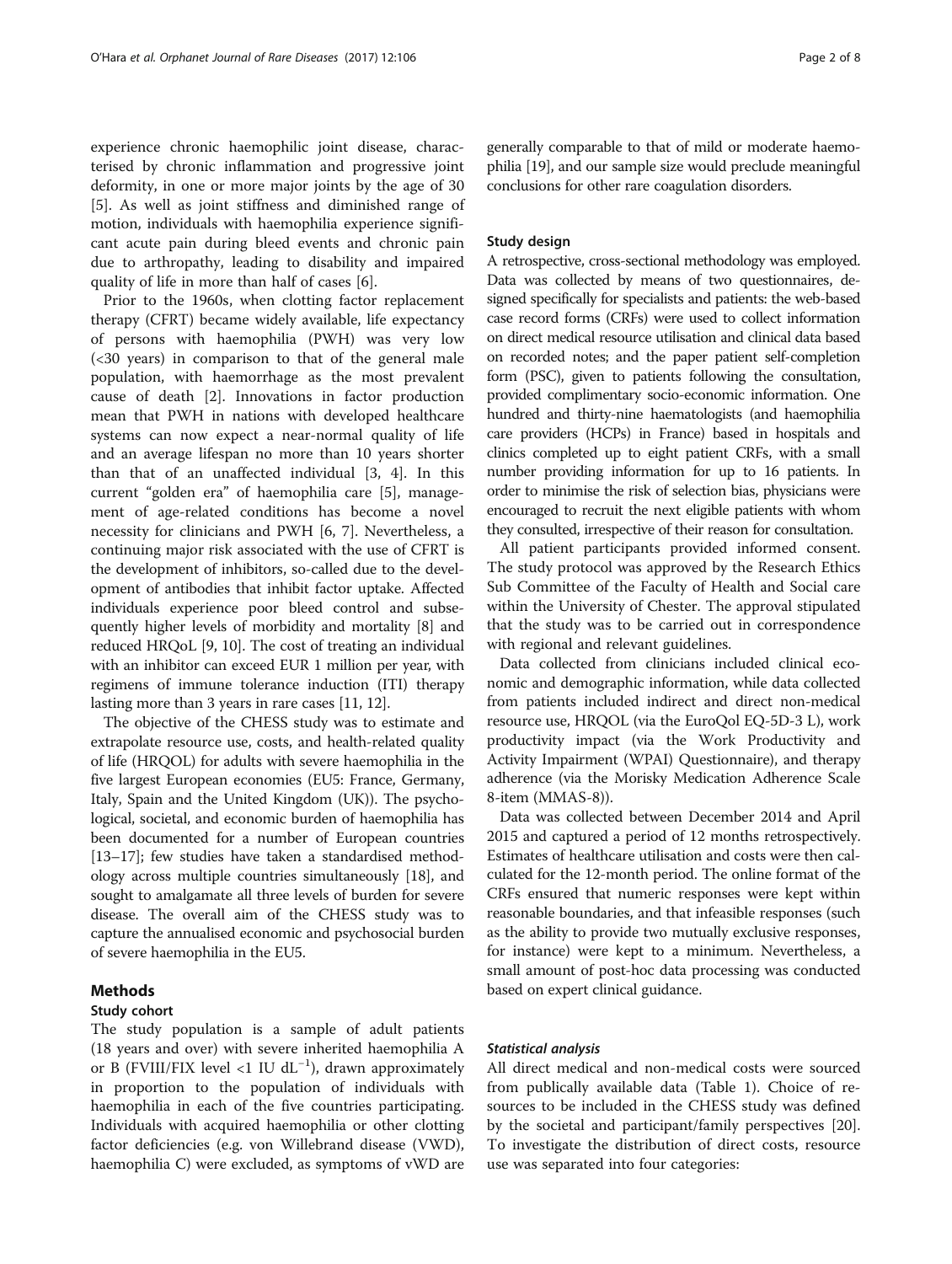**Table 1 Nation** 

Indirect costs<sup>b</sup>

<span id="page-2-0"></span>

| <b>Table 1</b> National costs for CHESS resource units |                           |                      |                    |                    |                   |  |  |
|--------------------------------------------------------|---------------------------|----------------------|--------------------|--------------------|-------------------|--|--|
| Resource item                                          | Baseline unit price (EUR) |                      |                    |                    |                   |  |  |
|                                                        | France <sup>c</sup>       | Germany <sup>d</sup> | Italy <sup>e</sup> | Spain <sup>t</sup> | UK <sup>g</sup>   |  |  |
| Direct costs                                           |                           |                      |                    |                    |                   |  |  |
| Ambulatory care                                        |                           |                      |                    |                    |                   |  |  |
| Haematologist visit (per visit)                        | 25.99-45.99               | 20.88                | 27.32-23.17        | 65.69-113.54       | 124.71-228.57     |  |  |
| Nurse visit (per visit)                                | 81.74                     | 34.28-38.42          | 15.11              | 20.92-37.46        | 19.36             |  |  |
| Other specialist visit (per visit)                     | 14.99-45.99               | 7.30-228.88          | 18.21-27.32        | $16.42 - 160$      | 65.91-612.03      |  |  |
| Blood test (per test)                                  | 1.89–53.96                | $0.50 - 112.50$      | $2.11 - 17.22$     | 4.78-98.37         | $4.29 - 7.67$     |  |  |
| Other test/examination (per test)                      | 10.79-69.00               | $5.50 - 124.60$      | 2.19-134.27        | 7.49-249.21        | 1.69-228.24       |  |  |
| Drug (per $ U ^a$                                      | 0.72                      | $0.85 - 2.08$        | $0.62 - 1.23$      | $0.39 - 0.90$      | $0.44 - 0.84$     |  |  |
| Hospitalisation                                        |                           |                      |                    |                    |                   |  |  |
| Target joint (per procedure)                           | 28.81-534.40              | 12.02-1,719.43       | 33.48-1,032.91     | 169.75-2,156.33    | 1,161.93-8,397.52 |  |  |

Note. Ranges presented where more than one price is possible; ICU: intensive care unit; IU: International Units <sup>a</sup>

<sup>a</sup>Drug costs sourced via Study Steering Committee liaison and correspondence with domestic drug providers

**<sup>b</sup>Costs for OTC** medications, medical devices/aids, alternative therapies, and transfer payment entitlements provided directly by the respondent

Bleed event: ward stay (per day) 290.85 514.29 265 708.71 562.88 Bleed event: ICU stay (per day)  $1,174.60$   $1,265$   $366$   $1,559.24$   $1,056.82$ Professional caregiver (per hour) 8.30 27.43 7.39 13.66 24.56

Wage (patient/caregiver) (per hour) 24.64 27.15 17 16.35 27.75 Petrol (per mile) 0.53 0.54 0.63 0.63 0.63 0.63 0.63

<sup>c</sup>Sources: Ameli, sante.gouv, ViDAL.fr, Catalogue Commun des actes médicaux

dSources: Kbv.de, meinpharmaversand.de, Einheitlicher Bewertungsmaßstab, rote-liste service

<sup>e</sup>Sources: AIFA, agenziafarmaco.gov

Scheduled ambulance (per mile) 1.36

f Sources: Oblikue e-salud, Agencia espanola de medicamentos y productos sanitarios

<sup>9</sup>Sources: National Schedule of Reference Costs, Electronic Medicines Compendium

- (1)Ambulatory activity, including: haemophiliarelated visits to haematologists and other specialists, paramedical practitioners (nurse specialists, physiotherapists, diet and nutritional support, etc.), and all tests and procedures (e.g. blood tests, diagnostic imaging);
- (2)Haemophilia-related admissions to hospital, based on length of stay, including admission to ICU, and surgical procedure/diagnosis (where applicable):
	- a. bleed-related hospital admissions; and
	- b. procedures on 'target' joints defined here as areas of chronic synovitis [\[21\]](#page-6-0) – including arthroscopy, arthrodesis, arthroplasty, arthrocentesis, and synovectomy;

# (3)CFRT; and

(4)Use of a professional (paid) care provider.

All factor consumption was reported by the physician. For on-demand regimens, factor consumption for the most recent 3-month period was annualised. For prophylaxis regimens, mean IU per infusion was multiplied by the weekly infusion rate, and annualised.

Direct non-medical and indirect costs were defined based on seven categories of resource use:

- (1)Loss of earnings by the patient (due to absenteeism and/or early retirement);
- (2)Loss of earnings by an informal caregiver (family or friend) (as above);
- (3)Transfer payments (e.g. financial aid, state allowances);
- (4)Over-the-counter (OTC) medications;
- (5)Other medical device, personal aid, or home alteration costs (e.g. walking aids, orthotics);
- (6)Alternative therapies (e.g. yoga/Pilates, massage, nutritionist); and
- (7)Transport to/from hospital attendances.

Costs associated with temporary and long-term work absence (including early retirement) were valued using the traditional human capital approach (HCA), due to its benefits in terms of transparency and comparability versus that of the newer friction cost approach (FCA) [[22\]](#page-6-0). Patients who reported early retirement due to haemophilia, or who reported that they were unable to work due to haemophilia in the 3 months prior to responding, were costed at the average annual salary (stratified by country). For patients in employment, days of work lost due to bleeds across the preceding 3 months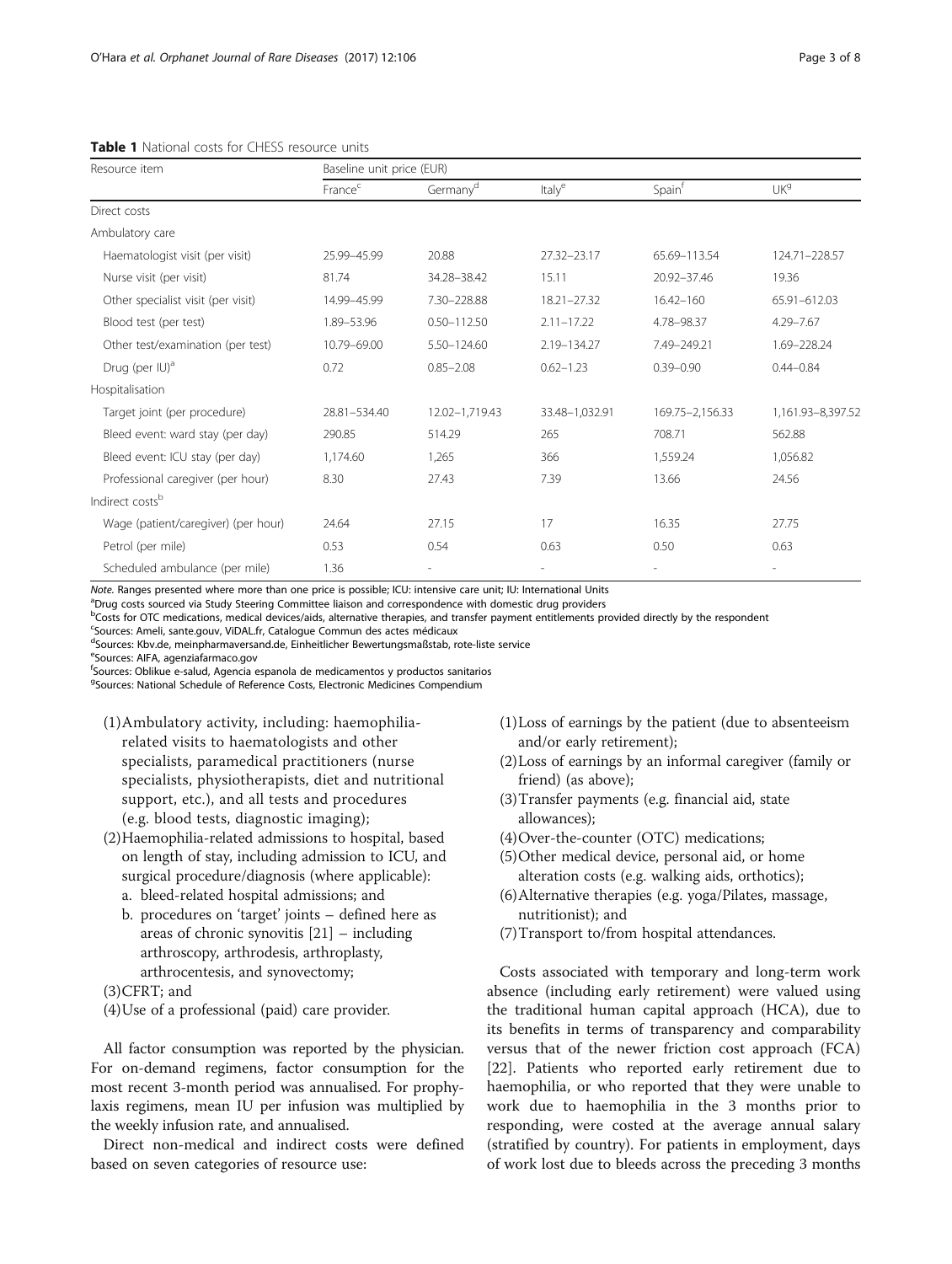was reported and extrapolated. Whilst information regarding comorbidities was captured in the questionnaire, all direct and indirect costs were limited to those resulting directly from haemophilia-related activity.

All local currency total costs were converted to Euros using the official conversion rate as of  $30<sup>th</sup>$  May, 2015. Per-patient costs were calculated by multiplying the quantities of the resource used with the national unit price of each resource. To extrapolate the sample costs to country population level, the per-patient costs were multiplied by national prevalence weights [\[23\]](#page-6-0):

 $-P_iX Q_i = \text{Cost}_i$  $-Cost_i x$  prevalence weights  $=$  population cost  $-P =$  price, Q = resource use, and i = 1–n  $x($ wheren = number of cost items)

# Health-related quality of life

Patient outcomes were obtained by means of the selfadministered EQ-5D-3 L, a non-disease specific instrument covering the areas of mobility, self-care, everyday activities, pain/discomfort and anxiety/depression [\[24](#page-6-0)]. A three-level rating scale is applied to each dimension, with a total of 245 possible health states defined. The questionnaire has been validated in many countries in Europe and is commonly used in economic evaluation and health technology assessment [\[25](#page-6-0)]. The values or

utilities are indicated on a scale on which death has a value of 0 and perfect health a value of 1, with negative values being possible. Validated country-specific adult value sets obtained via the EuroQol website were used, with the exception of Italy, for which values were taken from literature [[26\]](#page-6-0).

# Results

# Patients

The demographic data from CHESS are detailed in Table 2 and the severe haemophilia prevalence data, which was used for extrapolation of sample costs, are presented in Table [3](#page-4-0). Reports for a total of 1,285 patients were received – 996 with severe haemophilia A and 289 with severe haemophilia B representing approximately 12% and 21% of the respective populations. 552 patients (43% of the sample) provided information on indirect costs and HRQOL via the PSC. Patients were an average of 35.9 years of age (standard deviation (SD) 14.9), with the lowest average age in Germany (31.1 years), and the highest in Italy (38.9 years). The majority of patients recruited in the study (57%) were receiving CFRT via a prophylaxis regimen; 5% of patients were diagnosed with an inhibitor at the time of the study. Coinfection with HIV and/or HCV was 3% and 5%, respectively. Mean EQ-5D-3 L index score ranged from 0.59 in the UK to 0.90 in Germany (pooled average 0.76).

|                                     | Country            |                       |                   |                   |                |                       |  |
|-------------------------------------|--------------------|-----------------------|-------------------|-------------------|----------------|-----------------------|--|
|                                     | France $(N = 272)$ | Germany ( $N = 194$ ) | Italy $(N = 280)$ | Spain $(N = 218)$ | UK $(N = 321)$ | CHESS ( $N = 1,285$ ) |  |
| PSCs received (%)                   | 199 (73%)          | 97 (50%)              | 123 (44%)         | 96 (44%)          | 37 (12%)       | 552 (43%)             |  |
| Haemophilia subtype (%)             |                    |                       |                   |                   |                |                       |  |
| Α                                   | 202 (74%)          | 153 (79%)             | 219 (78%)         | 176 (81%)         | 246 (77%)      | 996 (78%)             |  |
| B                                   | 70 (26%)           | 41 (21%)              | 61 (22%)          | 42 (19%)          | 75 (23%)       | 289 (22%)             |  |
| Age (mean (SD))                     | 36.3 (13.7)        | 31.1(12.0)            | 38.9 (15.5)       | 36.0 (14.1)       | 36.0 (15.9)    | 35.9 (14.7)           |  |
| Age categories (%)                  |                    |                       |                   |                   |                |                       |  |
| $18 - 35$                           | 154 (57%)          | 135 (70%)             | 142 (51%)         | 123 (56%)         | 192 (60%)      | 746 (58%)             |  |
| $36 - 59$                           | 95 (35%)           | 52 (27%)              | 100 (36%)         | 78 (36%)          | 91 (28%)       | 416 (32%)             |  |
| $60+$                               | 23 (8%)            | 7(4%)                 | 38 (14%)          | 17 (8%)           | 38 (12%)       | 123 (10%)             |  |
| Treatment strategy: Prophylaxis (%) | 159 (58%)          | 117 (60%)             | 143 (51%)         | 143 (66%)         | 175 (55%)      | 737 (57%)             |  |
| Inhibitor history (%)               |                    |                       |                   |                   |                |                       |  |
| Never                               | 225 (83%)          | 165 (85%)             | 233 (83%)         | 179 (82%)         | 289 (90%)      | 1,091 (85%)           |  |
| Previously                          | 29 (11%)           | 25 (13%)              | 38 (14%)          | 27 (12%)          | 17 (5%)        | 136 (11%)             |  |
| Currently                           | 18 (7%)            | 4(2%)                 | 9(3%)             | 12 (6%)           | 15 (5%)        | 58 (5%)               |  |
| Patients with coinfection (%)       |                    |                       |                   |                   |                |                       |  |
| <b>HIV</b>                          | 2(1%)              | 4(2%)                 | 4(1%)             | 9(4%)             | 19 (6%)        | 38 (3%)               |  |
| <b>HCV</b>                          | 7(3%)              | 5(3%)                 | 22 (8%)           | 15 (7%)           | 21 (7%)        | 70 (5%)               |  |
| EQ-5D-3 L index score (mean (SD))   | 0.73(0.30)         | 0.90(0.12)            | 0.84(0.12)        | 0.63(0.37)        | 0.59(0.36)     | 0.76(0.28)            |  |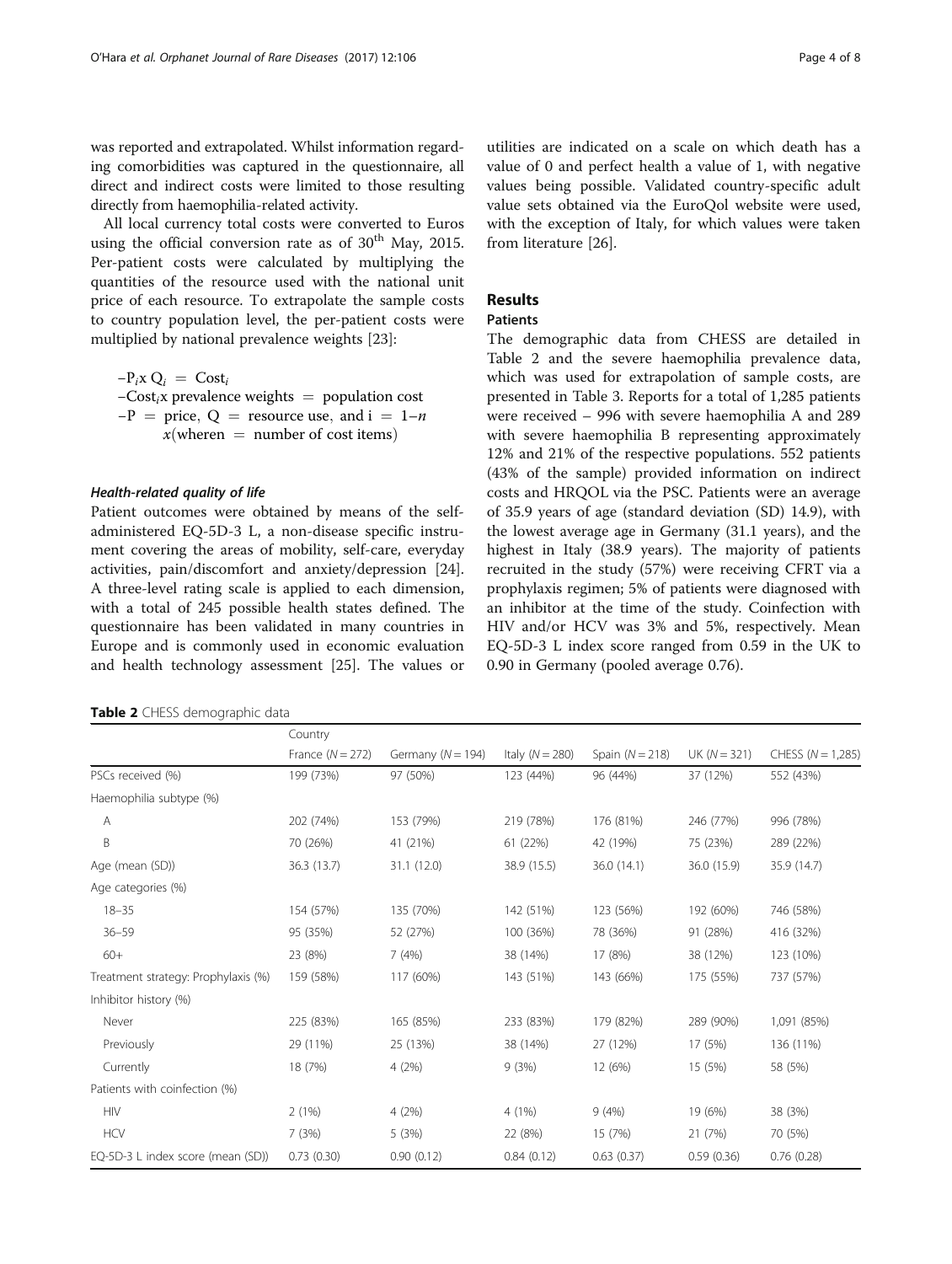| Country             | Haemophilia A       |                               |                                    | Haemophilia B       |                                       |                                    |
|---------------------|---------------------|-------------------------------|------------------------------------|---------------------|---------------------------------------|------------------------------------|
|                     | Population (X) [34] | Severe (%) (Y)<br>$[43 - 47]$ | Est. severe pop.<br>$(X \times Y)$ | Population (X) [34] | Severe (%) (Y)<br>$[43 - 45, 47, 48]$ | Est. severe pop.<br>$(X \times Y)$ |
| France              | 5,400               | 34                            | 1,836                              | 1,201               | 30                                    | 360                                |
| Germany             | 3,422               | 59                            | 2,019                              | 644                 | 38                                    | 245                                |
| Italy               | 3,779               | 47                            | 1,776                              | 750                 | 37                                    | 278                                |
| Spain               | 1,679               | 33                            | 554                                | 277                 | 33                                    | 91                                 |
| UK                  | 5,646               | 35                            | 1,976                              | 1,165               | 34                                    | 396                                |
| All CHESS countries |                     |                               | 8,123                              |                     |                                       | 1,370                              |

<span id="page-4-0"></span>Table 3 Prevalence of severe haemophilia A and B in CHESS countries (all ages)

# Total economic burden of illness

Total 1-year costs of severe haemophilia for the five countries was estimated to be EUR 1.55 billion (2014 values) (Table 4), with per-country costs ranging from EUR 93.8 million in Spain to EUR 700.6 million in Germany. Annual per-patient costs across the pooled sample were estimated to be EUR 199,541, ranging from EUR 129,365 in the UK to EUR 319,024 in Germany. Direct costs were estimated to be EUR 1.38 billion, representing approximately 97% of total costs and an average of EUR 193,363 per annum. Drug expenditure constitutes the vast majority (97.9%) of direct costs, a pattern that is found across all five countries (range 95.3–99.4%) (Fig. [1\)](#page-5-0). Total indirect costs for the five countries were estimated to be EUR 43.3 million, averaging EUR 6,075 per patient across the pooled sample.

# **Discussion**

With an overall population of more than 300 million, the EU5 is home to approximately 8,123 people with severe haemophilia A and 1,370 people with severe haemophilia B. The CHESS study aimed to provide a snapshot view of the economic, societal, and psychological burden of severe haemophilia in adults within the EU5. We estimated the mean per-patient annual direct cost of severe haemophilia at EUR 173,102, EUR 313,068, EUR 210,025, EUR 132,329, and EUR 116,963 for France, Germany, Italy, Spain, and the UK, approximately 48, 79, 87, 65, and 34

Table 4 Total economic burden of severe haemophilia in the EU5 (EUR)

| Country | Total cost per<br>country (EUR) | Total per-patient<br>cost (EUR) (mean<br>(SD) | Percent of total<br>healthcare<br>expenditures in<br>each country |
|---------|---------------------------------|-----------------------------------------------|-------------------------------------------------------------------|
| France  | 211,414,126                     | 196.117                                       | 0.06%                                                             |
| Germany | 700.257.680                     | 319,024                                       | 0.16%                                                             |
| Italy   | 269,701,056                     | 220.344                                       | 0.12%                                                             |
| Spain   | 94,010,111                      | 173,771                                       | 0.05%                                                             |
| UK      | 271,278,405                     | 129,365                                       | 0.10%                                                             |
| All     | 1.423.725.035                   | 199.541                                       |                                                                   |

times higher than the mean per-capita health expenditure in these countries, respectively [[27](#page-6-0)]. Direct medical resource use was the predominant cost driver, with more than 97% of direct costs taken by CFRT, reflecting previous research suggesting that costs of CFRT account for the vast majority of the cost burden [[15, 16, 28](#page-6-0)]. Annual indirect costs averaged just over EUR 6,000 per patient, with marginal variation between countries (range EUR 4,850–8,651). The total economic and societal cost of severe haemophilia in the EU5 in 2014 was estimated at EUR 1.4 billion.

Patients were recruited to the CHESS study via their haematologist or HCP, with a response rate of 43% across the pooled sample. Participation in the study by clinicians and patients was voluntary, and we therefore cannot rule out a degree of selection bias. Because the cost of illness for non-responding patients remains unknown, it is also not possible to assess the extent of the potential bias. The ratio of haemophilia A patients relative to that of haemophilia B in the CHESS cohort (approximately 1:3.5) is more narrow than current epidemiological studies, which place the ratio closer to 1:5 in severe disease [\[29](#page-6-0)]. The differential burden between haemophilia A and B is a topic of ongoing research; current evidence suggests that any overrepresentation by haemophilia B may generate more conservative estimates of disease burden, due to milder disease symptoms [[30\]](#page-7-0).

The proportion of patients receiving prophylaxis in the study cohort (57%) broadly matches that of a recent retrospective audit of haemophilia care in the EU5 [\[31](#page-7-0)]; prevalence of diagnosed inhibitors (4.5%) is almost identical to that of a recent study in Portugal (4.7%) [\[16](#page-6-0)], though the study included children (more than half of inhibitors present before the age of 9 years [\[32\]](#page-7-0)), as well as mild and moderate haemophilia patients, who are at lower risk of inhibitor development [\[33](#page-7-0)].

Five percent of the CHESS cohort have recorded HCV comorbidity, with the highest rate in Italy (8%); results from the World Federation of Hemophilia Annual Global Survey [\[34\]](#page-7-0) suggests that prevalence of HCV among haemophilia patients is upwards of one in ten, with almost half of patients in Germany co-diagnosed. Furthermore,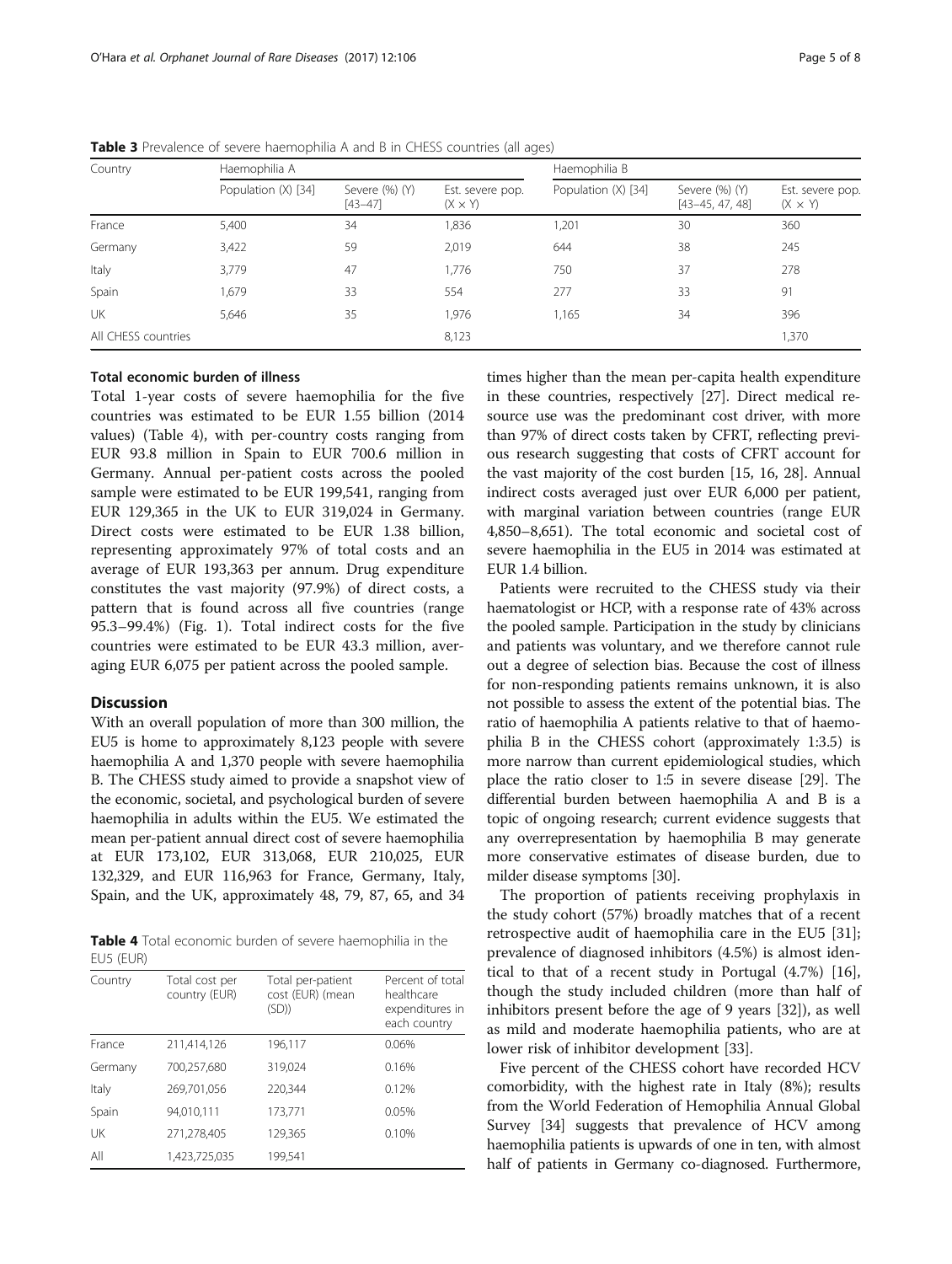<span id="page-5-0"></span>

approximately 7% of PWH in the EU5 are HIV-positive [[34](#page-7-0)–[36\]](#page-7-0); we find prevalence in CHESS to be less than half this amount. We suggest that a sampling bias towards non-infected patients may be present to some extent in this study. The implications of any underrepresentation for our burden estimates are uncertain: the extent to which HIV/HCV coinfection impact upon costs of haemophilia is of some dispute in current literature [\[37](#page-7-0), [38\]](#page-7-0), but may be more than 50% higher compared to those with haemophilia alone.

By profiling consulting patients, we draw from a cohort of patients who consult more frequently – maybe because they have difficulty with bleed control, due to joint degeneration, suboptimal therapy, or adherence. It is possible, therefore, that our sample is biased towards those older, more costly, and less adherent patients, and that our extrapolated costs may be an overestimate of the actual disease burden. However, the age distribution of the CHESS cohort is similar to that of another recent study that sourced data directly from haemophilia treatment centres and data registers across the EU5, Belgium and Sweden [\[31\]](#page-7-0).

Our study is limited in its cost estimates by the need to use publically available reimbursement data, particularly for hospital admissions, rather than actual costs to hospital providers and patients. Any divergence between these costs may lead to an under- or over-estimate of the actual realised costs. Recall bias regarding consultations and outpatient visits may be present for clinicians, particularly for consultations with other specialists. Smaller payments by patients may also be overlooked when reporting use of devices, aids, and OTC medications. Costs of informal care provision are limited to that of the primary caregiver; informal care and household burden cost estimates were consequently underestimated

for households in which additional individuals contributed to informal care.

Randomized controlled trials (RCTs) are the gold standard of evidence generation for health interventions. However, design of RCTs in rare diseases such as haemophilia is difficult due to the limited size of the patient population [[39](#page-7-0)]. Further, there is often disparities between the highly structured environment of an RCT and 'real world' practice, particularly in the absence of formal clinical guidelines. Instead, much of the available evidence for rare diseases is based on larger-scale registries, post-authorisation surveillance studies, and observational studies such as CHESS, which have in recent years produced major insights into the treatment and management of individuals with haemophilia [[40](#page-7-0)].

PWH in the five CHESS countries benefit from major investment of resources for their care and treatment. These patients are likely to obtain first access to novel long-acting and gene-based therapies in haemophilia, and it is therefore important to understand the continuing unmet need within these populations and where these new therapies will fit with current treatment approaches. The estimates of resource use and cost burden within this study are less translatable outside of Western Europe, where haemophilia often remains underdiagnosed and undertreated [\[41](#page-7-0)]. In countries where access to CFRT is restricted and many PWH experience major joint damage and deformity by adolescence, the burden of disease will be weighted more towards the psychosocial and employment impact resulting from severe disability and premature mortality [[42](#page-7-0)].

# Conclusion

The results of the CHESS study underscore the wide variety of costs that accompany a rare disease such as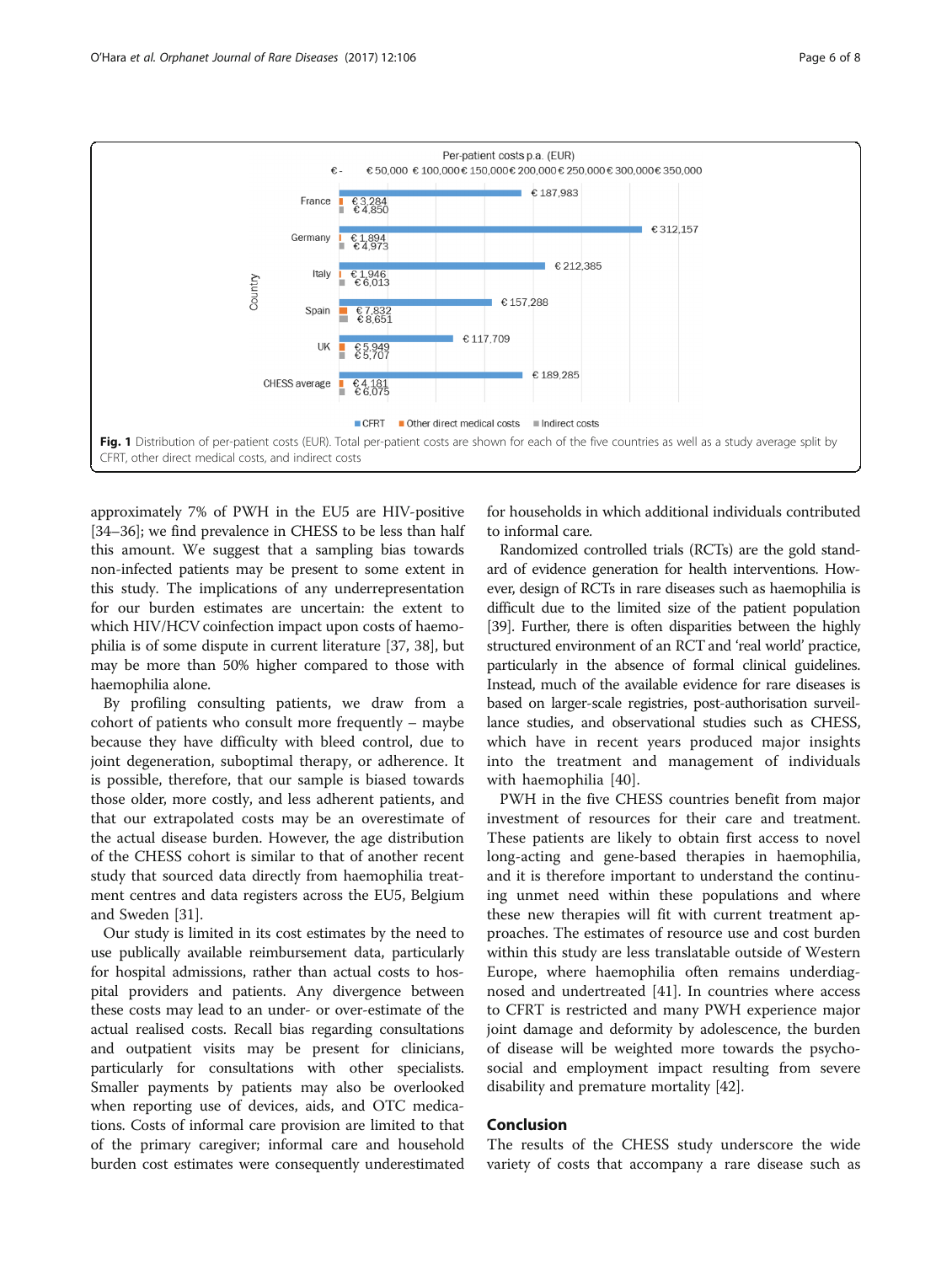<span id="page-6-0"></span>haemophilia and the substantial economic burden carried by patients, caregivers, and the health care systems in these countries. Based on other existing studies of this patient group, we believe that the cost estimates from the CHESS cohort extrapolate well to the population of severe haemophilia patients in the EU5. Though the costs of CFRT account for the vast majority of the burden in this patient group, the importance of the indirect impact of haemophilia on the patient and family should not be overlooked. The CHESS study highlights the benefits of observational study methodologies in capturing a 'snapshot' of information for patients with rare diseases.

#### Acknowledgements

Kind thanks to Ian Jacob (HCD Economics), Andi Mabhala (University of Chester), Declan Noone (European Haemophilia Consortium), and Janice Gidman (University of Chester) for reviewing the manuscript drafts.

### Funding

This study was supported by unrestricted research grants from Swedish Orphan Biovitrum AB (Sobi) and Novo Nordisk.

#### Availability of data and materials

The datasets generated and/or analysed during the current study are held under license by the University of Chester and are not publicly available, but are available from the corresponding author on reasonable request.

#### Authors' contributions

JOH and DH designed the study protocol. JOH, DH, and CC designed the CRF and PSC. TB and CC analysed the data. JOH and CC wrote the manuscript. LC and DAG provided non-clinical perspective for the study materials and manuscript. All authors read and approved the final manuscript.

#### Competing interests

The authors declare that they have no competing interests.

#### Consent for publication

Not applicable.

# Ethics approval and consent to participate

The study was reviewed by the Research Ethics Sub Committee of the Faculty of Health and Social Care within the University of Chester. Patient consent for use of clinical data was not required (as per European Pharmaceutical Market Research Association (EPhMRA) guidelines). Patient consent was obtained via tick box selection for the PSC element of the study.

# Publisher's Note

Springer Nature remains neutral with regard to jurisdictional claims in published maps and institutional affiliations.

#### Author details

<sup>1</sup> Faculty of Health and Social Care, University of Chester, Chester, UK. <sup>2</sup>HCD Economics, Daresbury, UK. <sup>3</sup>The Haemophilia Society, London, UK.<br><sup>4</sup>EodHamo, Madrid, Spain <sup>4</sup>FedHemo, Madrid, Spain.

# Received: 15 March 2017 Accepted: 22 May 2017 Published online: 31 May 2017

# References

- 1. Berntorp E. Future of haemophilia outcome assessment: registries are key to optimized treatment. J. Intern. Med. 2016:279(6):498-501.
- 2. Mejia-Carvajal C, Czapek EE, Valentino LA. Life expectancy in hemophilia outcome. J Thromb Haemost. 2006;4:507–9.
- 3. Darby SC, Kan SW, Spooner RJ, Giangrande PLF, Hill FGH, Hay CRM, et al. Mortality rates, life expectancy, and causes of death in people with

hemophilia A or B in the United Kingdom who were not infected with HIV. Blood. 2007;110:815–25.

- 4. World Federation of Hemophilia. Frequently asked questions about hemophilia [Internet]. 2012 [cited 2015 Jul 31]. Available from: [http://www.](http://www.wfh.org/en/page.aspx?pid=637#Life_expectancy) [wfh.org/en/page.aspx?pid=637#Life\\_expectancy](http://www.wfh.org/en/page.aspx?pid=637#Life_expectancy)
- 5. Franchini M, Mannucci PM. Past, present and future of hemophilia: a narrative review. Orphanet J Rare Dis. 2012;7:24.
- 6. Franchini M, Tagliaferri A, Mannucci PM. The management of hemophilia in elderly patients. Clin Interv Aging. 2007;2:361–8.
- 7. Mauser-Bunschoten EP, van de Putte DE F, Schutgens REG. Co-morbidity in the ageing haemophilia patient: The down side of increased life expectancy. Haemophilia. 2009;15:853–63.
- 8. Darby SC, Keeling DM, Spooner RJD, Wan Kan S, Giangrande PLF, Collins PW, et al. The incidence of factor VIII and factor IX inhibitors in the hemophilia population of the UK and their effect on subsequent mortality, 1977–99. J Thromb Haemost. 2004;2:1047–54.
- 9. Gringeri A, Mantovani LG, Scalone L, Mannucci PM. Cost of care and quality of life for patients with hemophilia complicated by inhibitors: the COCIS Study Group. Blood. 2003;102:2358–63.
- 10. Scalone L, Mantovani LG, Mannucci PM, Gringeri A. Quality of life is associated to the orthopaedic status in haemophilic patients with inhibitors. Haemophilia. 2006;12:154–62.
- 11. Rocino A, Cortesi P, Scalone L, Mantovani L, Crea R, Gringeri A. Immune tolerance induction in patients with haemophilia A and inhibitors: effectiveness and cost analysis in an European Cohort (The ITER Study). Haemophilia. 2016;22:96–102.
- 12. Knight C. Health economics of treating haemophilia A with inhibitors. Haemophilia. 2005;11 Suppl 1:11–7.
- 13. Coppola A, Cerbone AM, Mancuso G, Mansueto MF, Mazzini C, Zanon E. Confronting the psychological burden of haemophilia. Haemophilia. 2011;17:21–7.
- 14. Iannone M, Pennick L, Tom A, Cui H, Gilbert M, Weihs K, et al. Prevalence of depression in adults with haemophilia. Haemophilia. 2012;18:868–74.
- 15. Henrard S, Devleesschauwer B, Beutels P, Callens M, De Smet F, Hermans C, et al. The health and economic burden of haemophilia in Belgium: a rare, expensive and challenging disease. Orphanet J Rare Dis. 2014;9:39.
- 16. Rocha P, Carvalho M, Lopes M, Araujo F. Costs and utilization of treatment in patients with hemophilia. BMC Health Serv Res. 2015;15:484. BMC Health Services Research.
- 17. Kodra Y, Cavazza M, Schieppati A, De Santis M, Armeni P, Arcieri R, et al. The social burden and quality of life of patients with haemophilia in Italy. Blood Transfus (Trasfusione del sangue). 2014;12 Suppl 3:s567–75.
- 18. Cavazza M, Kodra Y, Armeni P, De Santis M, López-Bastida J, Linertová R, et al. Social/economic costs and quality of life in patients with haemophilia in Europe. Eur J Heal Econ. 2016;17:53–65.
- 19. Laffan M, Brown SA, Collins PW, Cumming AM, Hill FGH, Keeling D, et al. The diagnosis of von Willebrand disease: a guideline from the UK Haemophilia Centre Doctors' Organization. Haemophilia. 2004;10:199–217.
- 20. Segel J. Cost of illness studies a primer. North Carolina: RTI International; 2006.
- 21. Mulder K, Llinás A. The target joint. Haemophilia. 2004;10 Suppl 4:152–6.
- 22. Hanly P, Timmons A, Walsh PM, Sharp L. Breast and prostate cancer productivity costs: a comparison of the human capital approach and the friction cost approach. Value Health. 2012;15:429–36.
- 23. Jönsson B. Revealing the cost of Type II diabetes in Europe. Diabetologia. 2002;45:S5–S12.
- 24. Dolan P. Modeling valuations for EuroQol health states. Med Care. 1997; 35:1095–108.
- 25. Drummond MF, Sculpher MJ, Torrance GW, O'Brien BJ, Stoddart GL. Methods for the economic evaluation of health care programmes. Oxford: Oxford University Press; 2005.
- 26. Scalone L, Cortesi PA, Ciampichini R, Belisari A, D'Angiolella LS, Cesana G, et al. Italian Population-Based Values of EQ-5D Health States. Value Heal. 2013; 16:814–22. Elsevier.
- 27. Organization for Economic Co-operation and Development. OECD.stat (database). Health expenditure and financing. [Internet]. [cited 2016 Mar 12]. Available from:<http://stats.oecd.org/index.aspx?DataSetCode=SHA>
- 28. Zhou Z-Y, Koerper MA, Johnson KA, Riske B, Baker JR, Ullman M, et al. Burden of illness: direct and indirect costs among persons with hemophilia A in the United States. J Med Econ. 2015;18(6)1–9.
- 29. World Federation of Hemophilia. Report on the Annual Global Survey 2015. 2015.